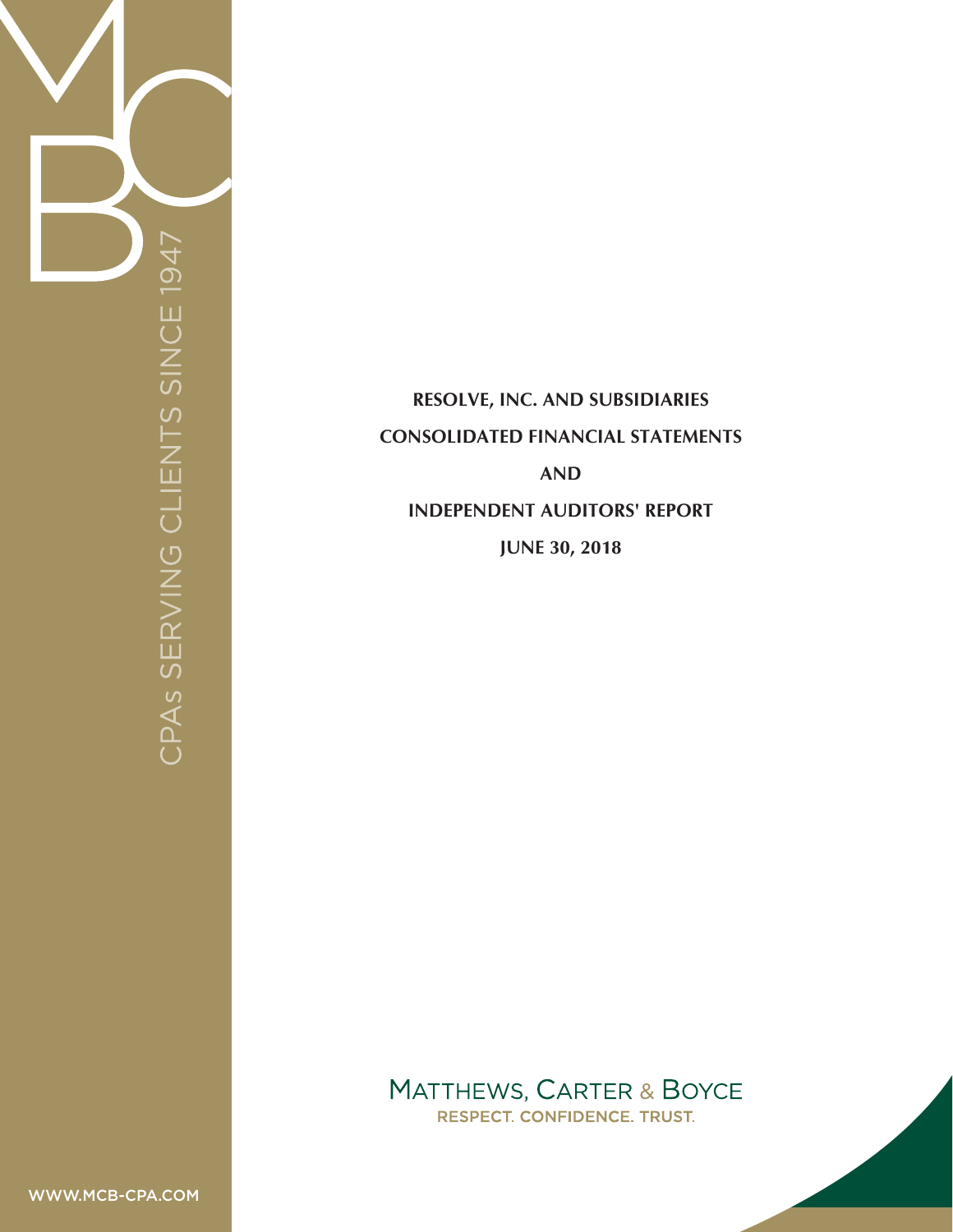## TABLE OF CONTENTS

# JUNE 30, 2018

|                                                                | Pages          |
|----------------------------------------------------------------|----------------|
| Independent Auditors' Report                                   | $1 - 2$        |
| <b>Consolidated Financial Statements</b>                       |                |
| <b>Consolidated Statement of Financial Position</b>            | 3              |
| Consolidated Statement of Activities and Changes in Net Assets | $\overline{4}$ |
| <b>Consolidated Statement of Cash Flows</b>                    | 5              |
| Notes to the Consolidated Financial Statements                 | $6 - 17$       |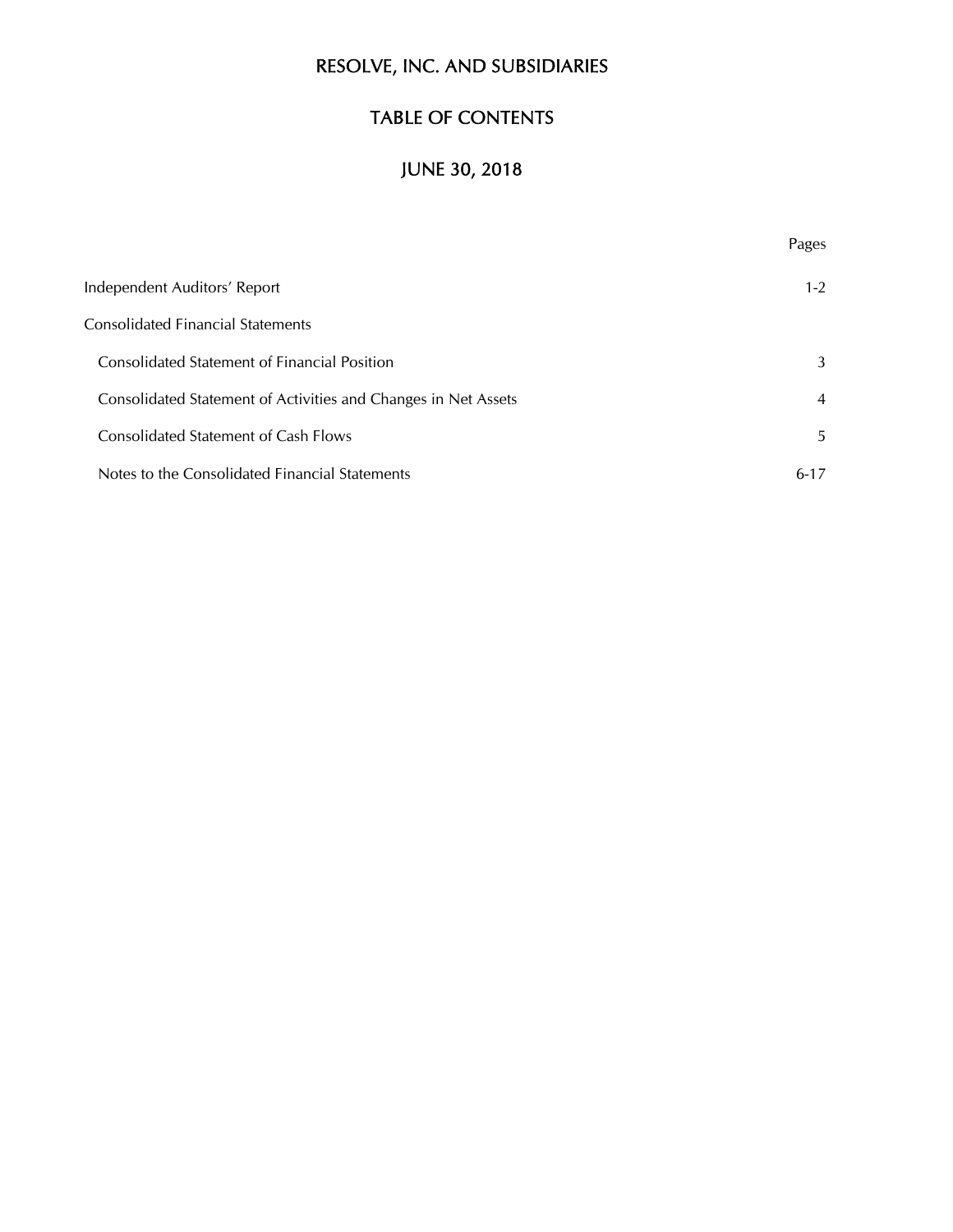

Independent Auditors' Report

Board of Directors RESOLVE, Inc. Washington, DC

We have audited the accompanying consolidated financial statements of RESOLVE, Inc. and Subsidiaries (a nonprofit organization), which comprise the consolidated statement of financial position as of June 30, 2018, and the related consolidated statements of activities and changes in net assets, and cash flows for the year then ended, and the related notes to the consolidated financial statements.

#### *Management's Responsibility for the Financial Statements*

Management is responsible for the preparation and fair presentation of these financial statements in accordance with accounting principles generally accepted in the United States of America; this includes the design, implementation, and maintenance of internal control relevant to the preparation and fair presentation of consolidated financial statements that are free from material misstatement, whether due to fraud or error.

#### *Auditor's Responsibility*

Our responsibility is to express an opinion on these consolidated financial statements based on our audit. We conducted our audit in accordance with auditing standards generally accepted in the United States of America. Those standards require that we plan and perform the audit to obtain reasonable assurance about whether the consolidated financial statements are free from material misstatement.

An audit involves performing procedures to obtain audit evidence about the amounts and disclosures in the consolidated financial statements. The procedures selected depend on the auditors' judgement, including the assessment of the risks of material misstatement of the consolidated financial statements, whether due to fraud or error. In making those risk assessments, the auditors consider internal control relevant to the entity's preparation and fair presentation of the financial statements in order to design audit procedures that are appropriate in the circumstances, but not for the purpose of expressing an opinion on the effectiveness of the entity's internal control. Accordingly, we express no such opinion. An audit also includes evaluating the appropriateness of accounting policies used and the reasonableness of significant accounting estimates made by management, as well as evaluating the overall presentation of the consolidated financial statements.

We believe that the audit evidence we have obtained is sufficient and appropriate to provide a basis for our audit opinion.

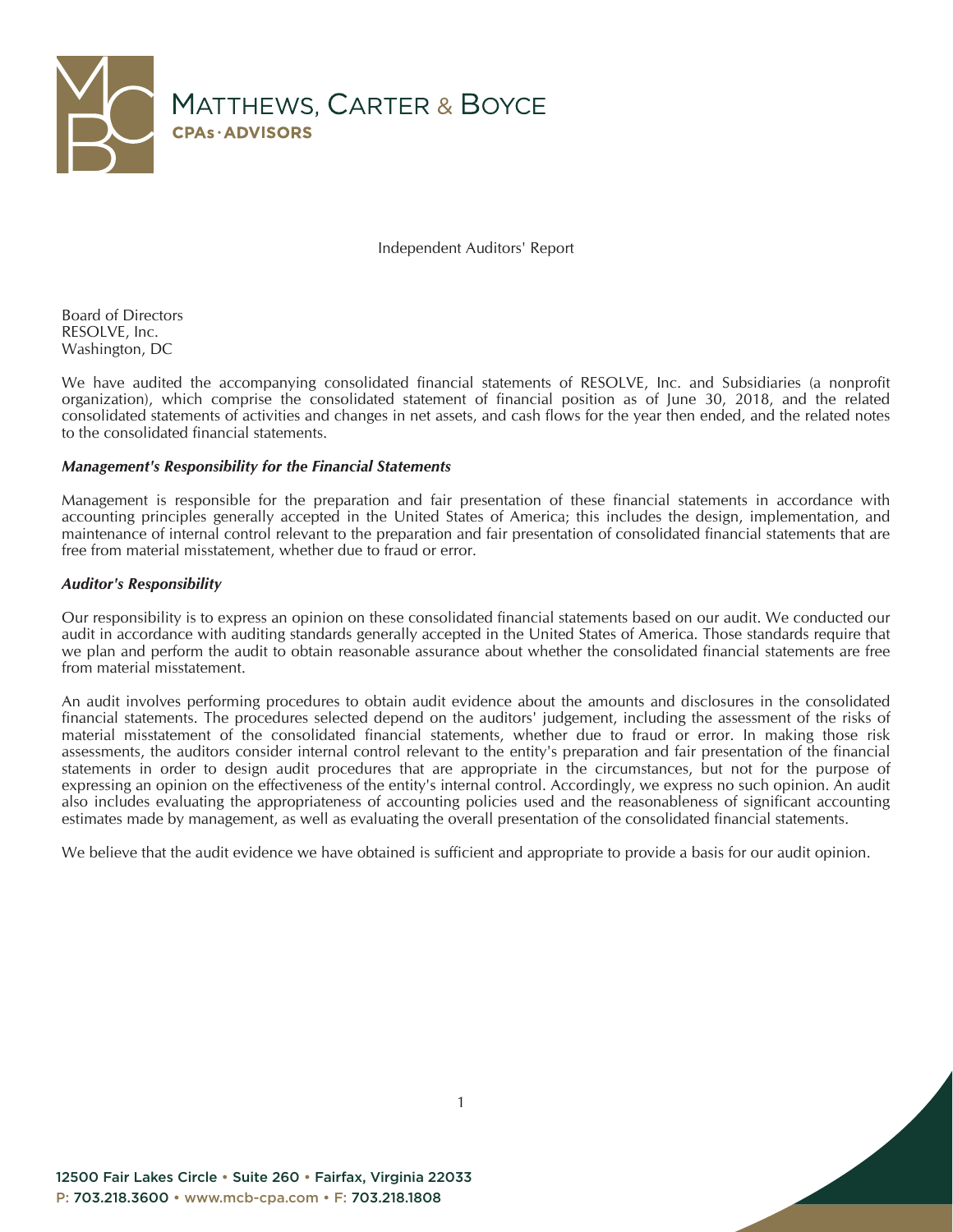#### *Opinion*

In our opinion, the consolidated financial statements referred to above present fairly, in all material respects, the financial position of RESOLVE, Inc. and Subsidiaries as of June 30, 2018, and the changes in their nets assets and their cash flows for the year then ended in accordance with accounting principles generally accepted in the United States of America.

Watthew fath welling

Fairfax, Virginia May 9, 2019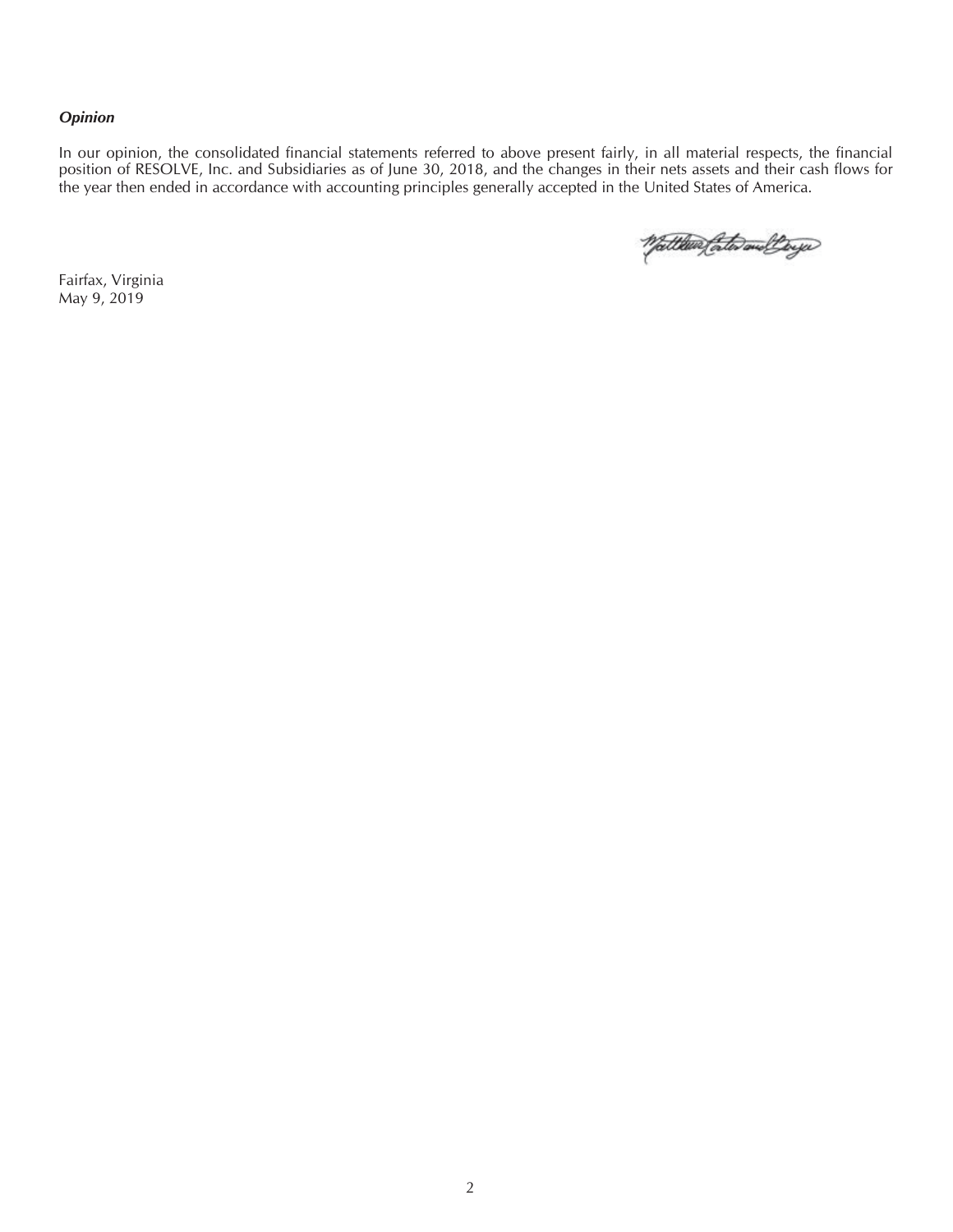## CONSOLIDATED STATEMENT OF FINANCIAL POSITION

## JUNE 30, 2018

## ASSETS

| <b>CURRENT ASSETS</b>                   |                            |
|-----------------------------------------|----------------------------|
| Cash and cash equivalents               | \$<br>1,237,128            |
| Contract receivables, net               | 1,277,552                  |
| Investments                             | 2,063,818                  |
| Other receivables                       | 8,578                      |
| Prepaid expenses                        | 11,106                     |
| <b>Total Current Assets</b>             | \$<br>4,598,182            |
| <b>OTHER ASSETS</b>                     |                            |
| Property and equipment, net             | 245,623                    |
| Intellectual property WildTech          | 166,667                    |
| Other non current assets                | 10,577                     |
| <b>TOTAL ASSETS</b>                     | 5,021,049<br><sup>\$</sup> |
|                                         |                            |
| <b>LIABILITIES AND NET ASSETS</b>       |                            |
| <b>CURRENT LIABILITIES</b>              |                            |
| Accounts payable and accrued expenses   | \$<br>485,984              |
| Accrued payroll and related liabilities | 237,434                    |
| Deferred rent, current portion          | 110,440                    |
| <b>Total Current Liabilities</b>        | \$<br>833,858              |
| <b>OTHER LIABILITIES</b>                |                            |
| Deferred rent, net of current portion   | 416,737                    |
|                                         |                            |
| <b>Total Liabilities</b>                | 1,250,595<br>\$            |
| <b>NET ASSETS</b>                       |                            |
| Unrestricted                            | \$<br>217,097              |
| Temporarily restricted                  | 3,412,224                  |
| <b>Total Net Assets</b>                 |                            |
|                                         | 3,629,321<br>\$            |
| NONCONTROLLING INTEREST IN              |                            |
| <b>CONSOLIDATED SUBSIDIARY</b>          | 141,133<br>\$              |
| <b>TOTAL LIABILITIES AND NET ASSETS</b> | \$<br>5,021,049            |
|                                         |                            |

See accompanying notes and independent auditors' report.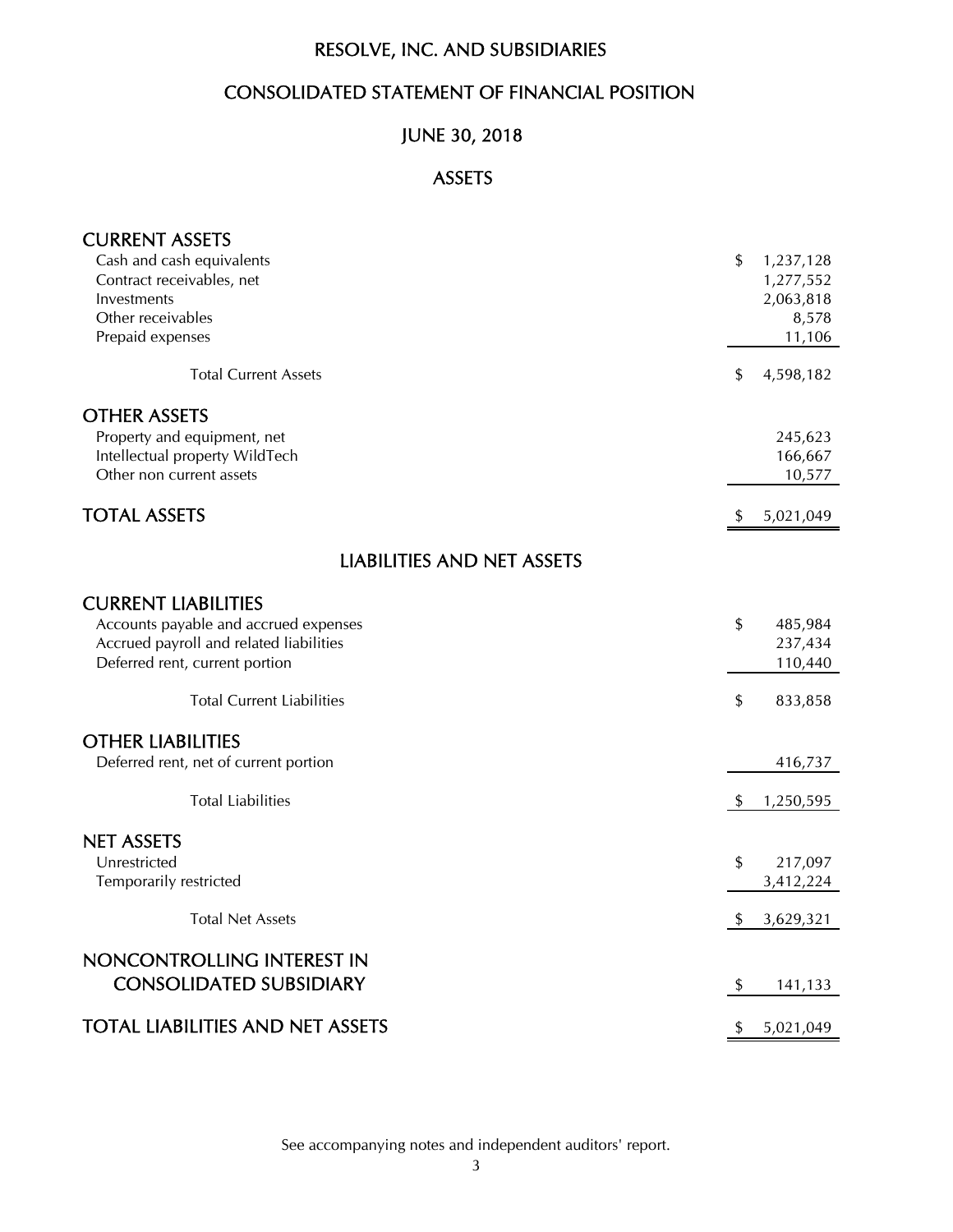## CONSOLIDATED STATEMENT OF ACTIVITIES AND CHANGES IN NET ASSETS

## FOR THE YEAR ENDED JUNE 30, 2018

|                                                                               |               |                | Temporarily               |                          |
|-------------------------------------------------------------------------------|---------------|----------------|---------------------------|--------------------------|
|                                                                               |               | Unrestricted   | Restricted                | Total                    |
| <b>SUPPORT AND REVENUE</b>                                                    |               |                |                           |                          |
| Grants                                                                        | \$            |                | \$<br>2,444,483           | \$2,444,483              |
| Contract service fees                                                         |               | 1,882,557      |                           | 1,882,557                |
| Contributions from private sources                                            |               | 27,716         | 395,083                   | 422,799                  |
| Sublease income                                                               |               | 132,656        |                           | 132,656                  |
| Other income                                                                  |               | 415,793        |                           | 415,793                  |
| Investment income                                                             |               | 90,386         |                           | 90,386                   |
| Net assets released from restrictions                                         |               | 3,203,349      | (3,203,349)               |                          |
| <b>Total Support and Revenue</b>                                              |               | \$5,752,457    | \$                        | $(363,783)$ \$ 5,388,674 |
| <b>EXPENSES</b>                                                               |               |                |                           |                          |
| Program services                                                              |               | \$5,161,887    | \$                        | \$5,161,887              |
| Supporting services:                                                          |               |                |                           |                          |
| Management and general                                                        | \$            | 542,521        | \$                        | \$<br>542,521            |
| Fundraising                                                                   |               | 65,235         |                           | 65,235                   |
| <b>Total Supporting Services</b>                                              |               | 607,756        | \$                        | \$<br>607,756            |
| <b>TOTAL EXPENSES</b>                                                         | \$            | 5,769,643      | \$                        | \$5,769,643              |
| <b>DECREASE IN NET ASSETS</b><br>BEFORE NONCONTROLLING INTEREST               | $\frac{1}{2}$ | $(17, 186)$ \$ | $(363,783)$ \$            | (380, 969)               |
| <b>ALLOCATION OF NONCONTROLLING</b><br><b>INTEREST IN SUBSIDIARY NET LOSS</b> |               | 25,533         |                           | 25,533                   |
| <b>CHANGE IN NET ASSETS</b>                                                   | \$            | 8,347          | \$<br>$(363,783)$ \$      | (355, 436)               |
| NET ASSETS, BEGINNING OF THE YEAR                                             |               | 208,750        | 3,776,007                 | 3,984,757                |
| NET ASSETS, END OF THE YEAR                                                   | \$            | 217,097        | $$3,412,224$ $$3,629,321$ |                          |

See accompanying notes and independent auditors' report.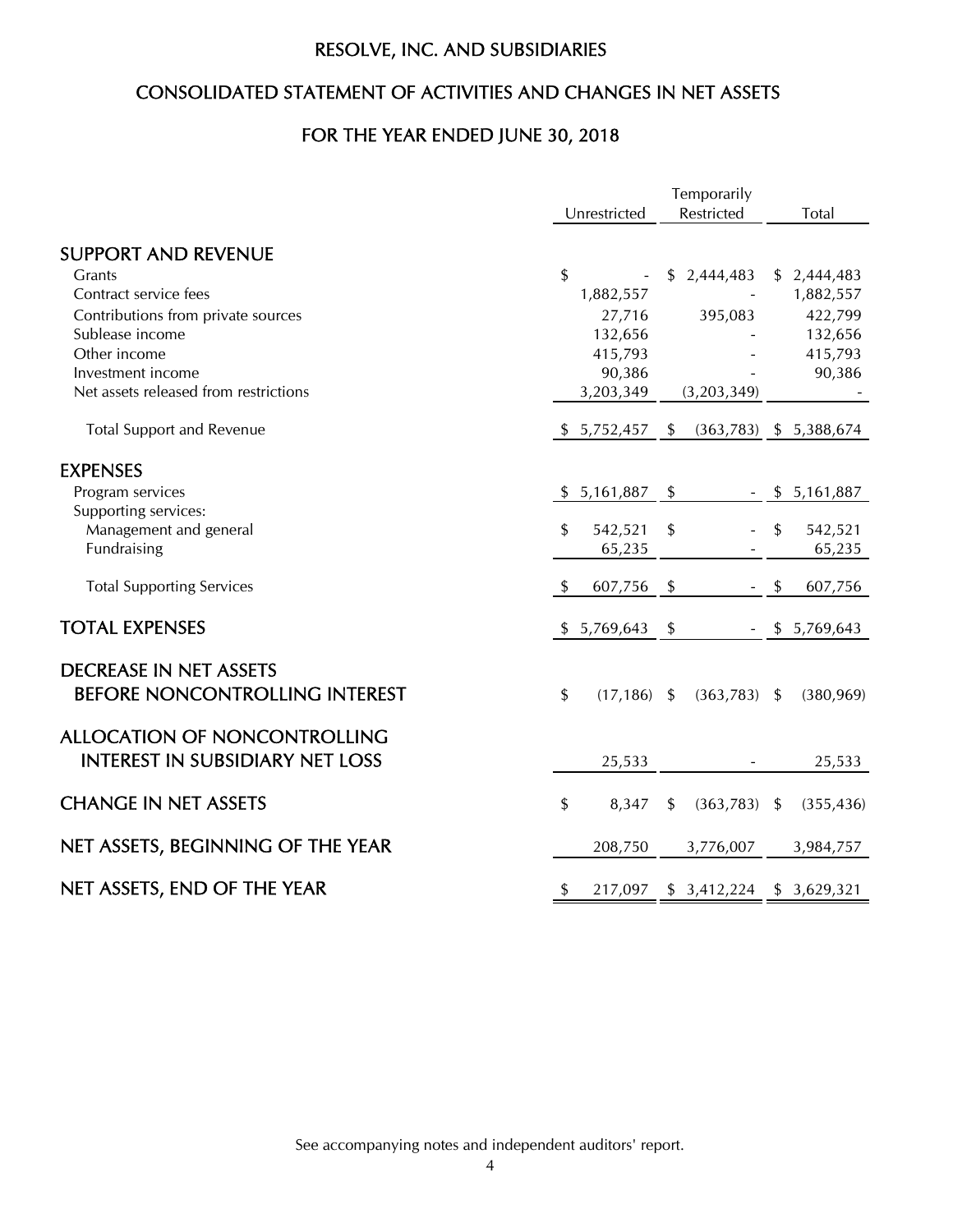## CONSOLIDATED STATEMENT OF CASH FLOWS

## FOR THE YEAR ENDED JUNE 30, 2018

## CASH FLOWS FROM OPERATING ACTIVITIES

| Change in net assets                                         | \$   | (355, 436) |
|--------------------------------------------------------------|------|------------|
| Adjustments to reconcile change in net assets to net cash    |      |            |
| used by operating activities:                                |      |            |
| Allocation of noncontrolling interest in subsidiary net loss | \$   | (25, 533)  |
| Depreciation and amortization                                |      | 78,524     |
| Deferred rent                                                |      | (55, 111)  |
| Realized and unrealized gains on investments                 |      | (64, 779)  |
| Changes in operating assets and liabilities:                 |      |            |
| Contract receivables, net                                    |      | (256, 084) |
| Prepaid expenses and other current assets                    |      | 42,638     |
| Accounts payable and accrued expenses                        |      | 133,806    |
| Accrued payroll and related liabilities                      |      | 19,218     |
| <b>Total Adjustments</b>                                     | - \$ | (127, 321) |
| Net Cash Used by Operating Activities                        | -\$  | (482, 757) |
| <b>CASH FLOWS FROM INVESTING ACTIVITIES</b>                  |      |            |
| Purchases of investments                                     | \$   | (167, 016) |
| Proceeds from sales and maturities of investments            |      | 367,769    |
| Purchases of property and equipment                          |      | (27, 229)  |
|                                                              |      |            |
| Net Cash Provided by Investing Activities                    | - \$ | 173,524    |
| NET CHANGE IN CASH                                           | \$   | (309, 233) |
|                                                              |      |            |
| CASH AND CASH EQUIVALENTS, BEGINNING OF THE YEAR             |      | 1,546,361  |
| CASH AND CASH EQUIVALENTS, END OF THE YEAR                   |      | 1,237,128  |
|                                                              |      |            |

## SUPPLEMENTAL SCHEDULE OF NON-CASH INVESTING ACTIVITIES NON-CASH INVESTING ACTIVITIES

| Donated investments                                                        | 222,548 |
|----------------------------------------------------------------------------|---------|
| Investment in impact@RESOLVE, Inc.                                         | 25.000  |
| In Organization and Summary of Significant Accounting Policies (Continued) | 250.000 |

## NON-CASH FINANCING ACTIVITIES - NONE

See accompanying notes and independent auditors' report.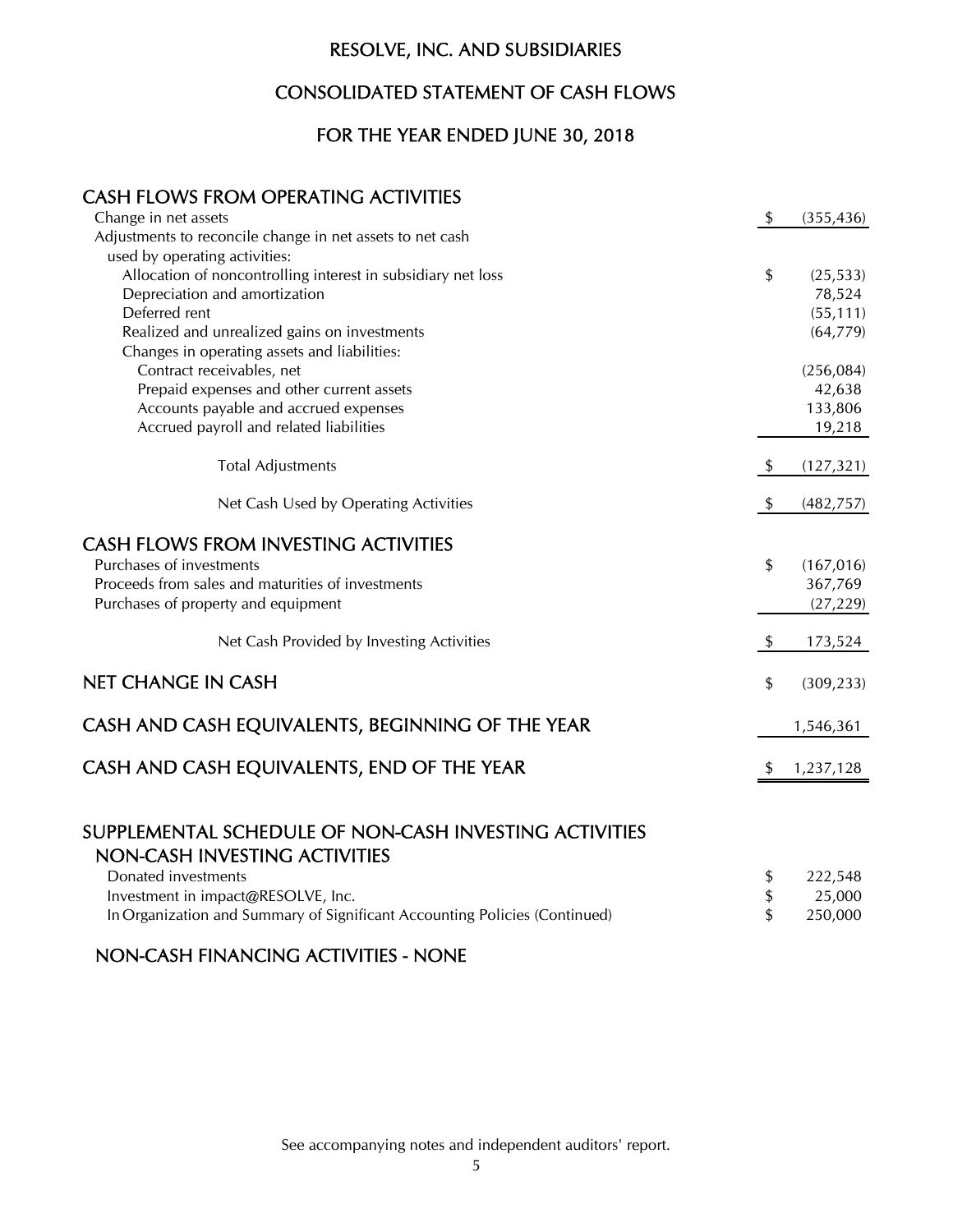## NOTES TO THE CONSOLIDATED FINANCIAL STATEMENTS

## JUNE 30, 2018

### Note 1. Organization and Summary of Significant Accounting Policies

#### **Organization**

The accompanying consolidated financial statements include the accounts of RESOLVE, Inc. (RESOLVE), Resolve Group Incorporated (RGI), impact@RESOLVE, Inc. (impact), and WildTech@RESOLVE, LLC (WildTech).

RESOLVE forges sustainable solutions to critical social, health, and environmental challenges by creating innovative partnerships where they are least likely and most needed. We envision a less polarized world with a shared commitment to transforming ambitious ideas into real benefits for people, communities, and ecosystems.

RESOLVE pioneered the use of dispute resolution and consensus building 40 years ago as a means of developing effective solutions to complex natural resource conflicts and policy issues. Today, we bring our process expertise to technically and politically complex, high-profile initiatives. We provide expert dispute resolution and related services; work with our partners to design and carryout solutions-focused programs and pilots; and develop, incubate, and support mission-related impact enterprises.

Our track record of solutions includes the no net loss of wetlands policy, implementing food safety provisions, greater health care access, responsible minerals sourced from conflict affected regions, best practices for siting wind energy, safer drinking water rules, new technologies to promote human-wildlife coexistence, and agreements that support restoration of the Missouri River watershed.

Resolve Group Incorporated (RGI) is a wholly-owned, for-profit subsidiary of RESOLVE, Inc. and was incorporated in February 1996 under the laws of the District of Columbia. RGI provides dispute resolution services and internal organizational development for contracts that would not qualify under RESOLVE, Inc.'s tax-exempt purpose.

impact is a wholly-owned, for-profit subsidiary of RESOLVE, and was incorporated in September 2017 under the laws of the State of Delaware. impact is set up as a platform to assist clients in planning, organizing, financing, holding, operating, and governing their impact enterprises.

WildTech is a sixty percent owned, for-profit subsidiary of impact and was incorporated in February 2018 under the laws of the State of Delaware. WildTech is an impact enterprise focused on developing durable, high technology devices.

The significant accounting policies followed by RESOLVE, RGI, impact and WildTech are described below.

#### Principles of Consolidation

The consolidated financial statements include the accounts of RESOLVE and its wholly-owned subsidiaries RGI, impact, and WildTech which is owned 60% by impact (collectively referred to as the Organization). All significant intercompany balances and transactions have been eliminated in consolidation.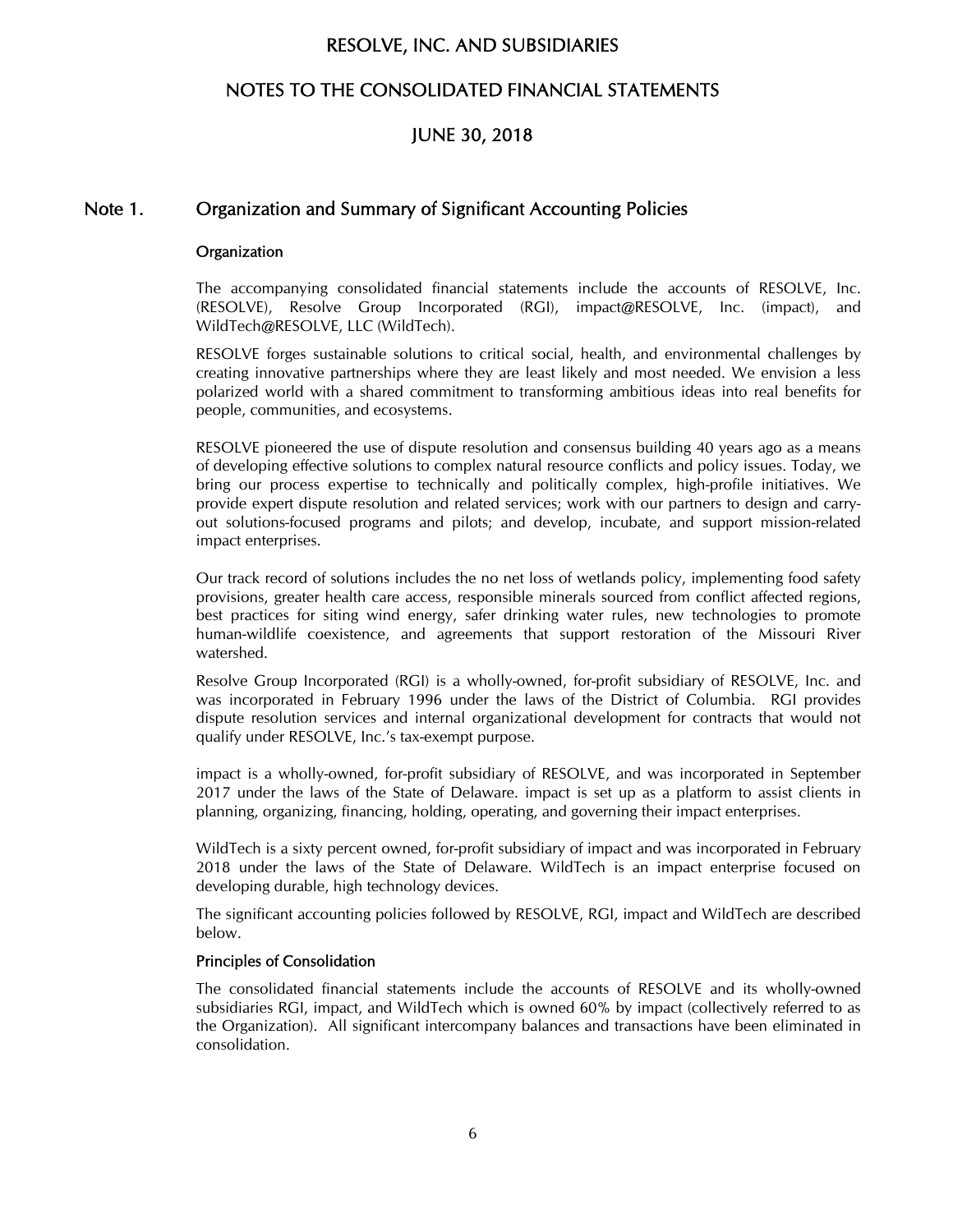## NOTES TO THE CONSOLIDATED FINANCIAL STATEMENTS

## JUNE 30, 2018

### Note 1. Organization and Summary of Significant Accounting Policies (Continued)

#### Basis of Accounting

The consolidated financial statements of the Organization have been prepared on the accrual basis of accounting in accordance with accounting principles generally accepted in the United States of America.

#### Use of Estimates

The preparation of consolidated financial statements in conformity with accounting principles generally accepted in the United States of America requires management to make estimates and assumptions that affect the reported amounts of assets and liabilities and disclosure of contingent assets and liabilities at the date of the consolidated financial statements. Such estimates also affect the reported amounts of revenues and expenses during the reporting period. Actual results may differ from estimates.

#### Operating Cycle

The Organization's operating cycle for long-term contracts may be greater than one year and is measured by the average time intervening between the inception and the completion of those contracts. Contract-related assets and liabilities are classified as current assets and current liabilities.

#### Revenue Recognition

Revenue is recognized when persuasive evidence of an arrangement exists, services have been rendered or goods delivered, the contract price is fixed or determinable, and collectability is reasonably assured. Revenue associated with work performed prior to the completion and signing of contract documents is recognized only when it can be reliably estimated and realization is probable. The Organization bases its estimates on previous experiences with the customer, communications with the customer regarding funding status, and its knowledge of available funding for the contract.

Revenue on cost-plus-fee contracts is recognized to the extent of costs incurred plus a proportionate amount of the fee earned. The Organization considers fixed fees under cost-plus-fee contracts to be earned in proportion to the allowable costs incurred in performance of the contract. The Organization considers performance-based fees, including award fees, under any contract type to be earned when it can demonstrate satisfaction of performance goals, based upon historical experience, or when the Organization receives contractual notification from the customer that the fee has been earned. Revenue on time-and-materials contracts is recognized based on the hours incurred at the negotiated contract billing rates, plus the cost of any allowable material costs and out-of-pocket expenses. Revenue on fixed-price contracts where the Organization performs systems design, development and integration is recognized using the percentage-of-completion method of contract accounting. Unless it is determined as part of the Organization's regular contract performance review that overall progress on a contract is not consistent with costs expended to date, the Organization determines the percentage completed based on the percentage of costs incurred to date in relation to total estimated costs expected upon completion of the contract. Revenue on fixed-price service contracts is generally recognized on a straight-line basis over the contractual service period, unless the revenue is earned, or obligations fulfilled, in a different manner.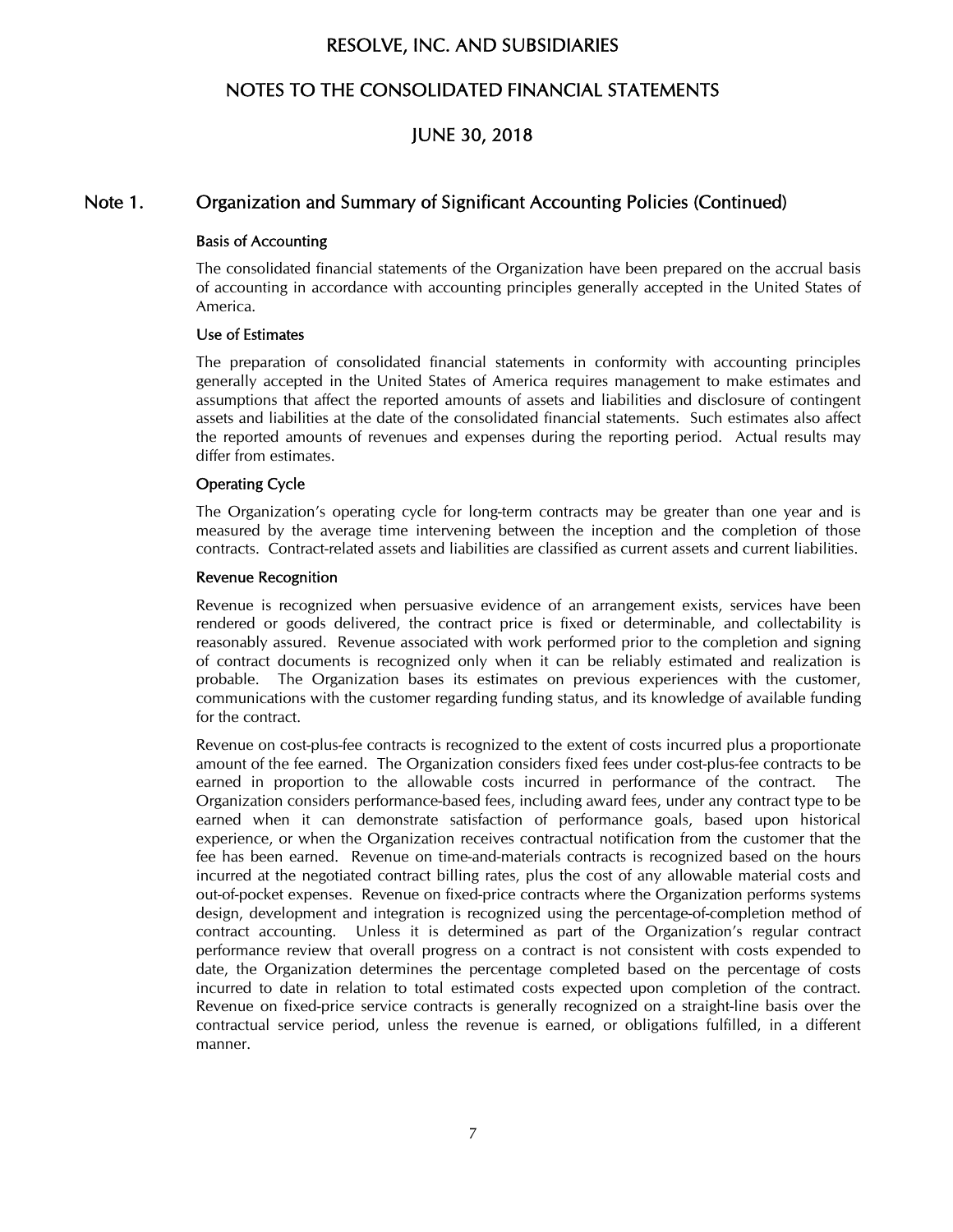## NOTES TO THE CONSOLIDATED FINANCIAL STATEMENTS

## JUNE 30, 2018

#### Note 1. Organization and Summary of Significant Accounting Policies (Continued)

# Revenue Recognition (Concluded)

Contract revenue recognition involves estimation. Provisions for estimated losses on uncompleted contracts are made in the period in which such losses are determined.

Changes in job performance, job conditions, and estimated profitability may result in revisions to costs and revenue, and are recognized in the period in which such revisions are determined.

Federal government contract costs, including indirect costs, are subject to audit and adjustment by applicable cognizant audit agencies. Contract revenue has been recorded in amounts that are expected to be realized upon final settlement.

The Organization receives grant funding from federal agencies. Revenue is recognized only to the extent of expenditures under the terms of the grants. Grant awards not yet received are accrued to the extent unreimbursed expenses have been incurred for the purposes specified by an approved grant. Excess expenses incurred are borne by the Organization.

Unrestricted and temporarily restricted grants and contributions are recorded as revenue in the year notification is received from the donor. Temporarily restricted grants and contributions are recognized as support released from restrictions only to the extent of actual expenses incurred in compliance with the donor-imposed restrictions and satisfaction of time restrictions. Such funds in excess of expenses incurred are shown as temporarily restricted net assets in the accompanying financial statements.

The aggregate rent receipts due over the life of the lease are recognized as sublease rental income on a straight-line basis over the non-cancelable term of the lease.

Contributions, including unconditional promises to give, are recognized in the period received or pledged. Contributions received are considered unrestricted unless specifically restricted by the donor. Amounts received that are designated for a future period, or are restricted by the donor for specific purposes are reported as temporarily restricted or permanently restricted support that increases those net asset classes. Unconditional promises to give, which do not state a due date, are presumed to be time-restricted by the donor until received and are reported as temporarily restricted net assets.

#### Program Services Expense

Program services expense includes all direct contract costs, as well as indirect overhead costs and selling, general and administrative expenses that are allowable and allocable to contracts under federal procurement standards. Program services expense also include costs and expenses that are unallowable under applicable procurement standards and are not allocable to contracts for billing purposes. Such costs and expenses do not directly generate revenue, but are necessary for business operations.

#### Cash Equivalents

The Organization considers all highly-liquid instruments with original maturities of three months or less to be cash equivalents.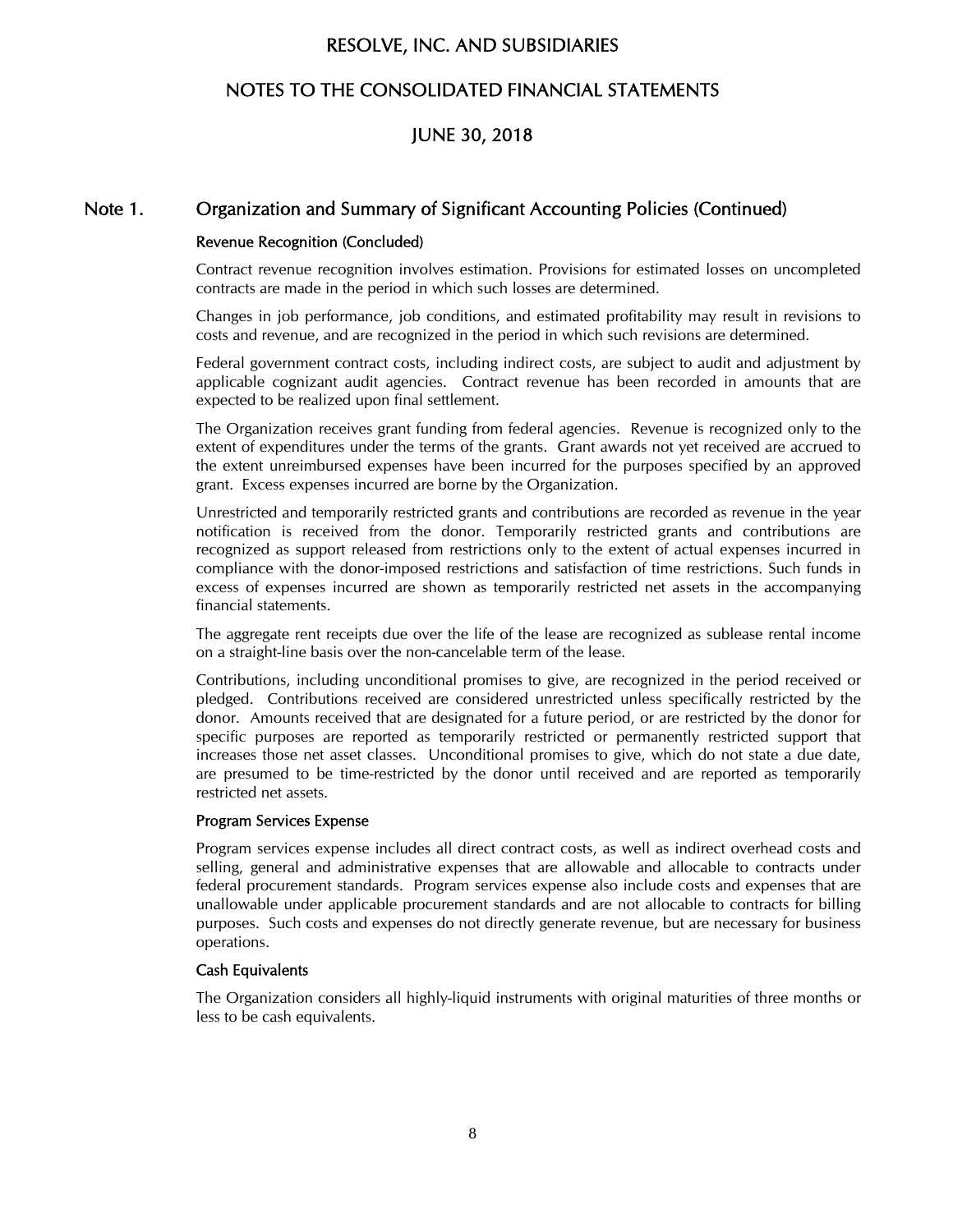## NOTES TO THE CONSOLIDATED FINANCIAL STATEMENTS

## JUNE 30, 2018

### Note 1. Organization and Summary of Significant Accounting Policies (Continued)

#### Investments

The Organization records investments at fair value. Interest and dividend income is accounted for on the accrual basis. Unrealized gains and losses are included in the changes in unrestricted net assets in the accompanying consolidated statement of activities and changes in net assets.

#### Contract Receivables

Contract receivables are generated from prime and subcontracting arrangements with federal governmental agencies and various commercial entities. Billed amounts represent invoices that have been prepared and sent to the customer. Unbilled amounts represent costs and anticipated profits not yet billed. Management determines the allowance for doubtful accounts by regularly evaluating individual customer/grantor receivables and considering a customer's/grantors financial condition, credit history, and current economic conditions. Management believes that all contract receivables are collectible; however an allowance for doubtful accounts of \$18,987 has been established as of June 30, 2018.

Billed contract receivables are considered past due if the invoice has been outstanding more than 30 days. The Organization does not charge interest on billed contract receivables.

#### Property and Equipment and Depreciation

Property and equipment is stated at cost. Expenditures for major additions and improvements are capitalized and minor replacements, maintenance, and repairs are charged to expense as incurred. When property and equipment is retired, or otherwise disposed of, the cost and accumulated depreciation and amortization is removed from the accounts and any resulting gain or loss is included in the results of operations for the respective period. Depreciation and amortization of property and equipment is computed using the straight-line method over the estimated useful lives of the assets of three to seven years. Amortization of leasehold improvements is computed using the straight-line method over the lesser of the estimated useful lives of the underlying assets or the term of the related lease.

#### Income Taxes

RESOLVE is exempt from federal income taxes under Section 501(c)(3) of the Internal Revenue Code (IRC) and from the District of Columbia franchise tax under applicable tax regulations, except for income from activities not related to its tax-exempt purpose, which primarily include taxes on transportation fringe benefits. RESOLVE is a non-private foundation pursuant to Section 509(a)(1) of the IRC.

RGI and impact are wholly-owned for-profit corporate subsidiaries of RESOLVE. WildTech is a limited liability company which is owned 60% by impact. Income taxes are accounted for under the asset and liability method. Deferred tax assets and liabilities are recognized for the future tax consequences attributable to differences between the financial statement carrying amount of existing assets and liabilities and their respective tax bases. Deferred tax assets and liabilities are measured using enacted tax rates expected to apply to taxable income in the years in which those temporary differences are expected to be recovered or settled. The effect on deferred tax assets and liabilities of a change in tax rates is recognized in income in the period that includes the enactment date. RGI did not have any activity during the year ended June 30, 2018.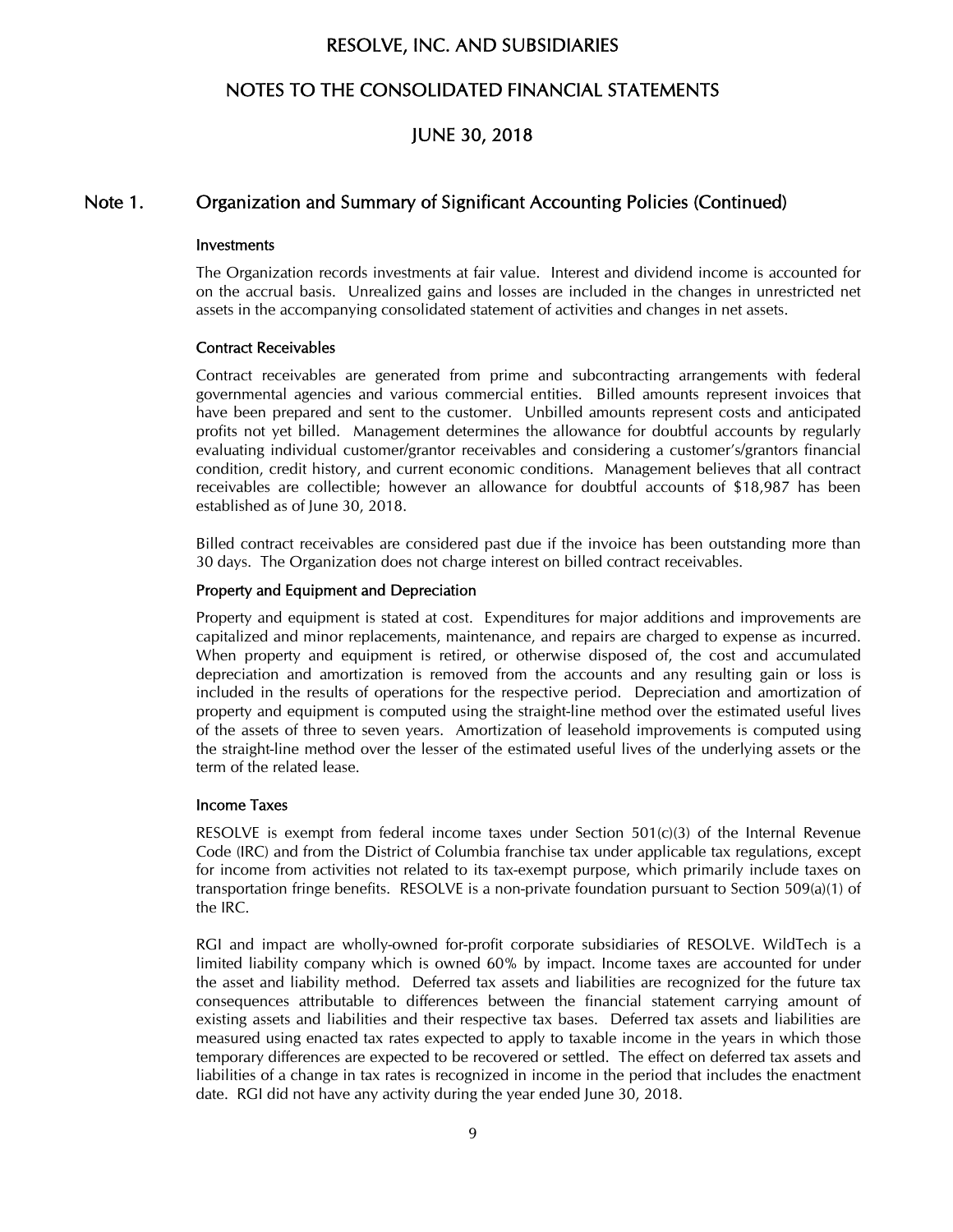## NOTES TO THE CONSOLIDATED FINANCIAL STATEMENTS

## JUNE 30, 2018

## Note 1. Organization and Summary of Significant Accounting Policies (Continued)

The Organization is subject to income taxes in U.S. federal jurisdictions and various state jurisdictions. Tax regulations within each jurisdiction are subject to interpretation of the related tax laws and regulations and require significant judgment to apply. The Organization adopted the Financial Accounting Standards Board FASB ASC 740-10, Income Taxes, which requires an assessment of uncertainty in income taxes and certain financial statement disclosures relating to unrecognized tax benefits. For the year ended June 30, 2018, the Organization has documented its consideration of FASB ASC 740-10 and determined that no material uncertain tax positions qualify for either recognition or disclosure in the financial statements.

#### Valuation of Long-Lived Assets

The Organization reviews the valuation of its long-lived assets for impairment whenever events or circumstances indicate that the carrying amount of an asset may not be recoverable. Recoverability of the long-lived assets is measured by a comparison of the carrying amount of the assets to future undiscounted net cash flows expected to be generated by the assets. If such assets are considered to be impaired, the impairment to be recognized is measured by the amount by which the carrying amount of the assets exceeds the estimated fair value of the assets. No indicator of impairment was identified as of June 30, 2018.

#### Fair Value of Financial Instruments

The carrying amounts of the Organization's cash and cash equivalents, investments, contract receivables, accounts payable and accrued expenses, and accrued payroll and related liabilities approximate their fair value due to the relatively short maturity of these items.

#### Concentrations of Credit Risk

The Organization's assets that are exposed to credit risk consist primarily of cash and cash equivalents and contract receivables. Cash and cash equivalents are maintained at financial institutions and, at times, balances may exceed federally insured limits. The Organization has not to date experienced any losses related to these balances. Contract receivables consist primarily of amounts due from various agencies of the federal government or prime contractors doing business with the federal government. Historically, the Organization has not experienced significant losses related to contract receivables and, therefore, believes that the credit risk related to contract receivables is minimal.

#### Net Assets

The Organization classifies its net assets into three categories: unrestricted, temporarily restricted, or permanently restricted. All contributions are considered to be available for unrestricted use unless specifically restricted by the donor.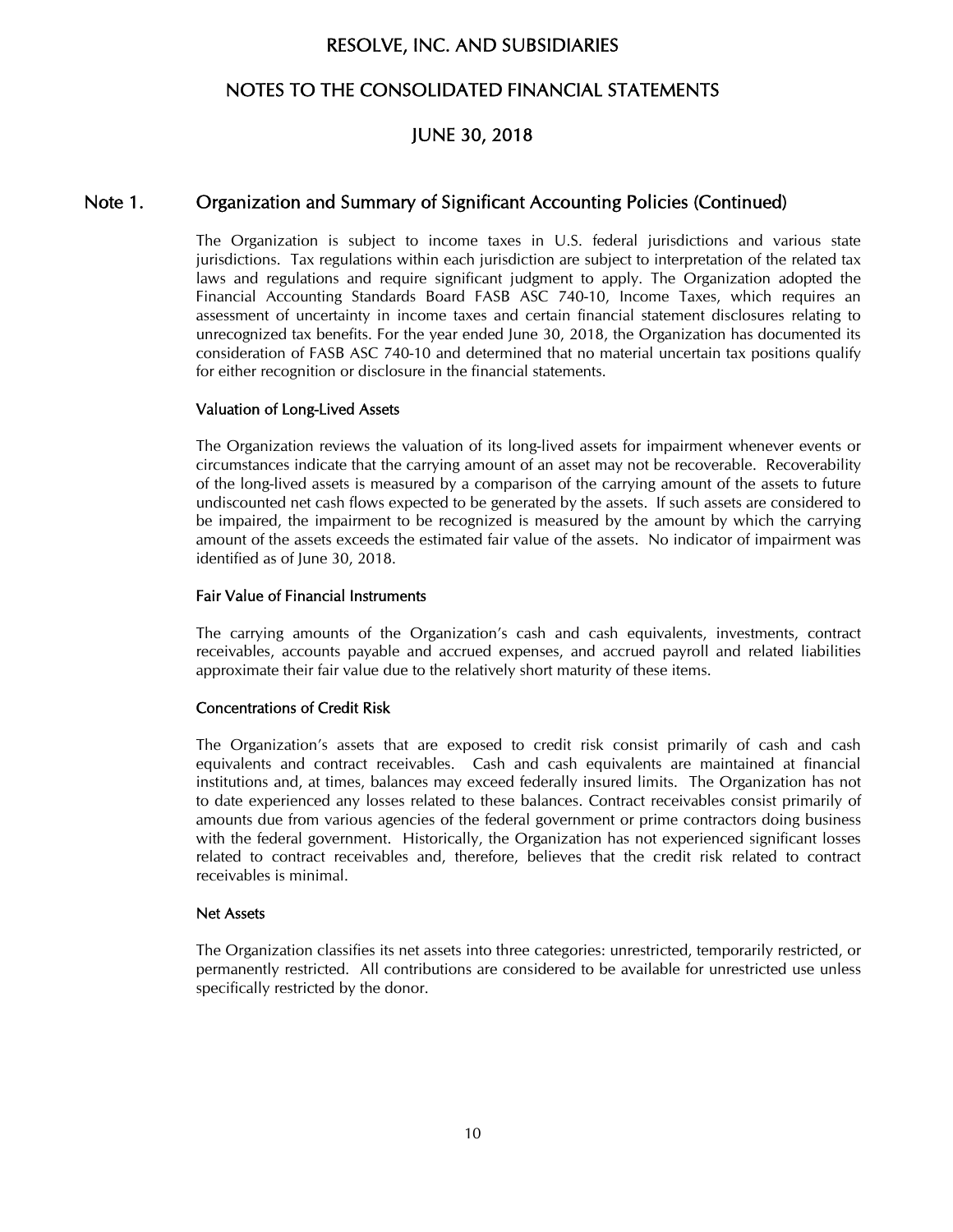## NOTES TO THE CONSOLIDATED FINANCIAL STATEMENTS

## JUNE 30, 2018

## Note 1. Organization and Summary of Significant Accounting Policies (Continued)

#### Unrestricted Net Assets

Unrestricted net assets are those net assets that are not subject to donor-imposed stipulations or board designations.

#### Temporarily Restricted Net Assets

Temporarily restricted net assets generally result from net contributions and other inflows of assets whose use by the Organization is limited by donor-imposed stipulations that either expire by passage of time or can be fulfilled and the restriction removed by actions of the Organization pursuant to those stipulations. When a donor restriction expires, that is, when a stipulated time restriction ends or purpose restriction is accomplished, temporarily restricted net assets are reclassified to unrestricted net assets and reported in the accompanying consolidated statement of activities as net assets released from restrictions. Temporarily restricted net assets at June 30, 2018 pertain to contributions and grants.

#### Permanently Restricted Net Assets

Permanently restricted net assets generally result from contributions and other inflows of assets whose use by the Organization is limited by donor-imposed stipulations that neither expire by passage of time nor can be fulfilled or otherwise removed by the Organization. Generally, the donors of these assets permit the Organization to use the income earned on related investments for general or specific purposes. There were no permanently restricted net assets as of June 30, 2018.

#### New Accounting Pronouncements

Recently, the Financial Accounting Standards Board released Accounting Standards Update (ASU) 2016-14, Presentation of Financial Statements of Not for Profit Entities. The standard is effective for annual financial statements issued for fiscal years beginning after December 31, 2017. The standard intends to make improvements in the following areas: Net asset classification, clarity of information regarding liquidity, transparency in reporting of financial performance measures, consistency in reporting expenses by function and nature and utility of the statement of cash flows. A few of the major points of the standard are as follows:

- 1. The three existing classes of net assets (unrestricted, temporarily restricted, and permanently restricted) will become two classes, with donor restrictions and without donor restrictions.
- 2. An analysis of expenses by both function and natural class in a separate statement (i.e. functional expense statement) will be required for all Not for Profit organizations.
- 3. Qualitative and quantitative information about liquidity will be required. Presenting a classified balance sheet with narrative disclosures would be an effective way to comply with this new requirement.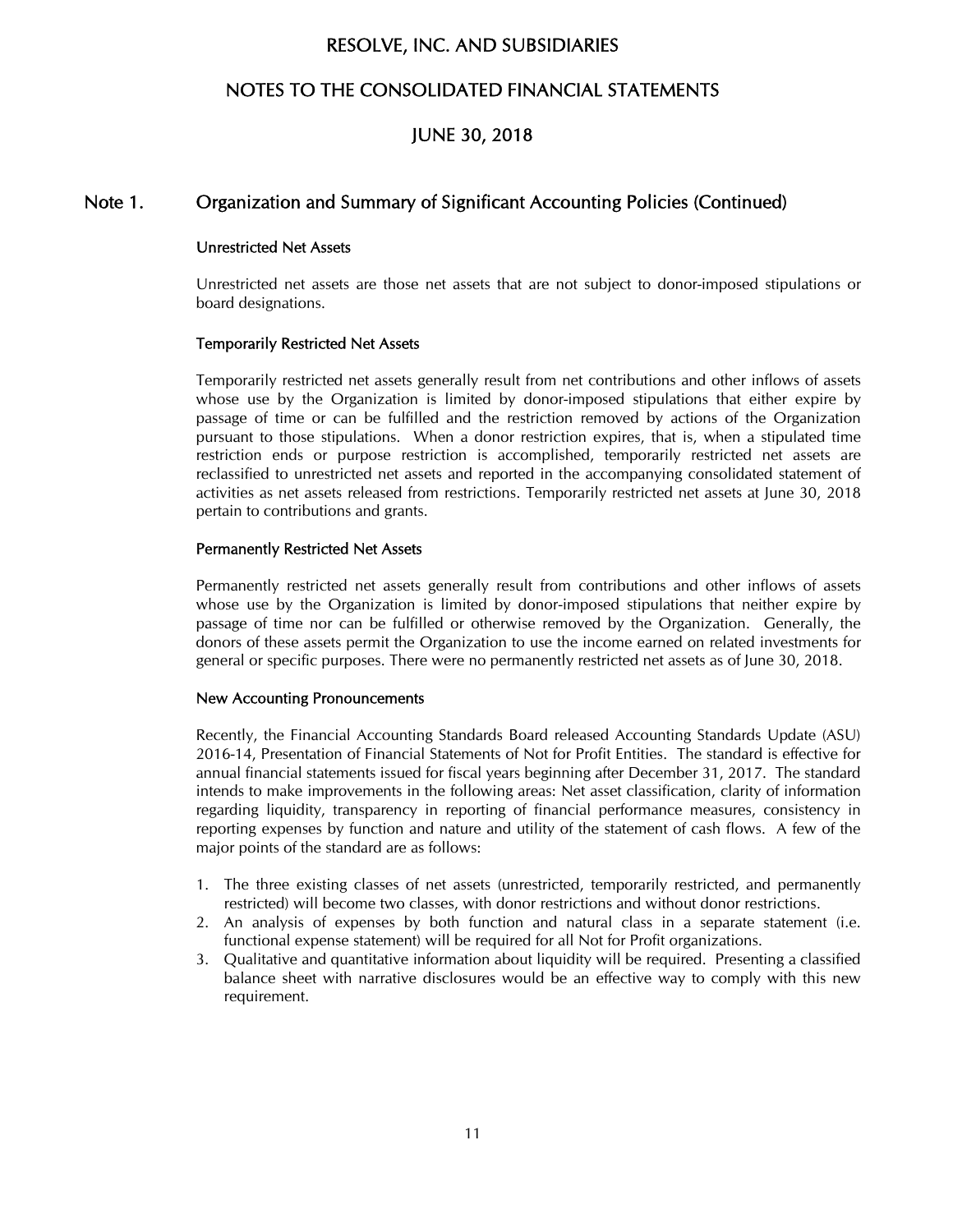## NOTES TO THE CONSOLIDATED FINANCIAL STATEMENTS

### JUNE 30, 2018

#### Note 1. Organization and Summary of Significant Accounting Policies (Concluded)

In May 2014, the FASB issued ASU 2014-09, Revenue from Contracts with Customers (Topic 606). This new guidance establishes a comprehensive revenue recognition standard for virtually all industries under accounting principles generally accepted in the United States of America, including those that previously followed industry-specific guidance. The principle of the guidance is that an entity should recognize revenue to depict the transfer of promised goods and services to customers in an amount that reflects the consideration to which the entity expects to be entitled in exchange for those goods or services. The guidance is effective beginning on January 1, 2019. Management is evaluating the potential impact of this new guidance on the consolidated financial statements.

#### Note 2. Investment Income

Investment income is comprised of the following for the year ended June 30, 2018:

| Interest and dividend income       | 45,239    |
|------------------------------------|-----------|
| Net realized gain on investments   | 100,902   |
| Net unrealized loss on investments | (36, 123) |
| Investment fee                     | (19,632)  |
| Total                              | 90,386    |

### Note 3. Contract Receivables

Contract receivables consist of the following at June 30, 2018:

| Billed receivables<br>Unbilled receivables | S   | 1,090,431<br>206,108 |
|--------------------------------------------|-----|----------------------|
| Subtotal                                   | \$. | 1,296,539            |
| Less: allowance for doubtful accounts      |     | (18, 987)            |
| Total                                      |     | 552.′                |

Unbilled receivables at June 30, 2018 consist primarily of amounts billed subsequent to year-end or awaiting milestones to bill. Consequently, the timing of collection of such balances is outside the Organization's control. Based on the Organization's historical experience, the majority of indirect rate variances and retention balances are expected to be collected beyond one year from the consolidated statement of financial position date.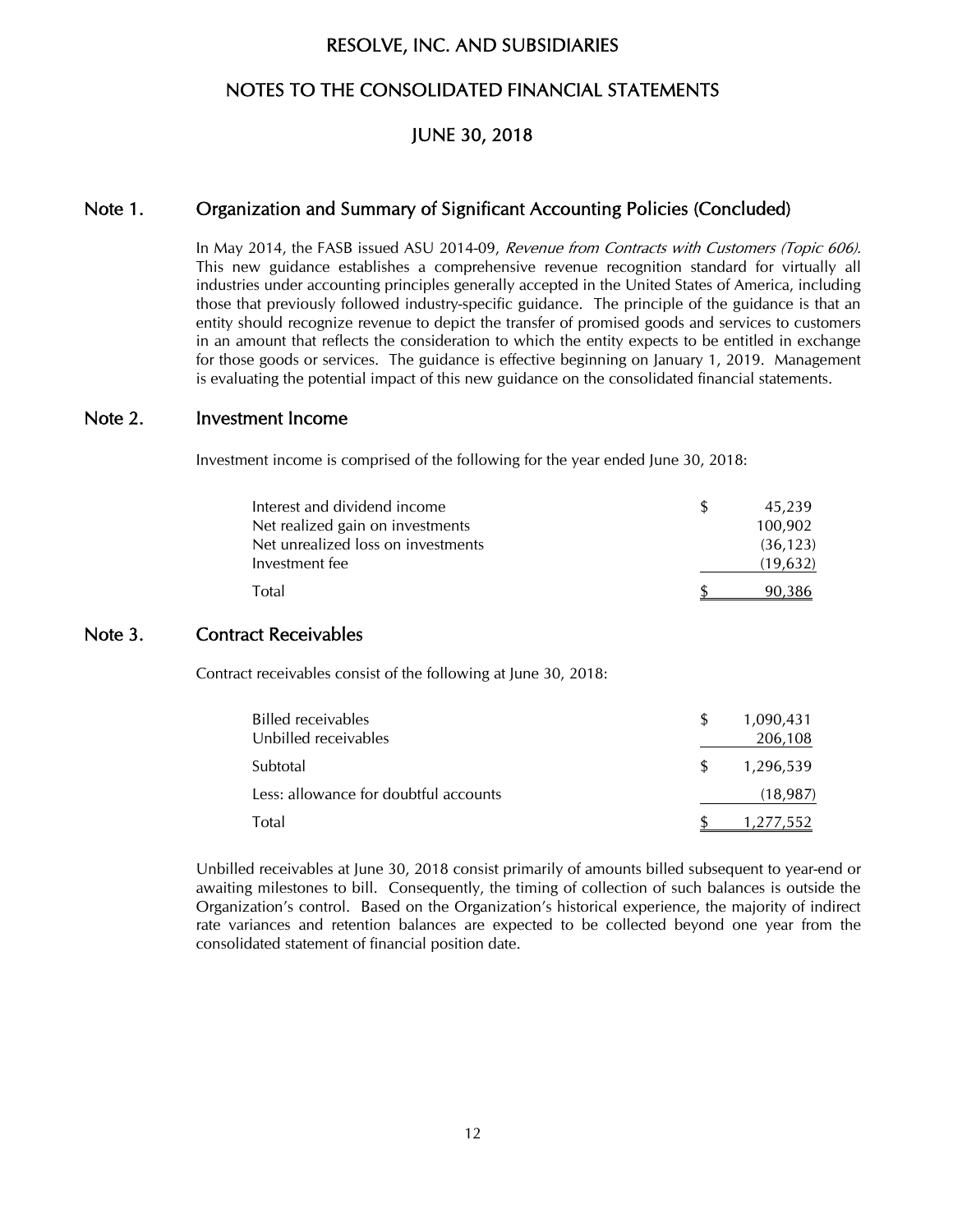## NOTES TO THE CONSOLIDATED FINANCIAL STATEMENTS

## JUNE 30, 2018

## Note 4. Property and Equipment

Property and equipment consists of the following at June 30, 2018:

| Leasehold improvements                          | \$<br>668,104 |
|-------------------------------------------------|---------------|
| Furniture and fixtures                          | 76,739        |
| Computer and other equipment                    | 65,006        |
| Software                                        | 38,814        |
| Subtotal                                        | \$<br>848,663 |
| Less: accumulated depreciation and amortization | (603, 040)    |
| Total                                           | 245,623       |

Depreciation and amortization expense on property and equipment aggregated \$78,524 for the year ended June 30, 2018.

### Note 5. Bank Letter of Credit

The Organization has a letter-of-credit in the amount of \$235,296 that funds the security deposit required under the Organization's headquarters lease. The letter-of-credit amount is reduced by \$39,216 on June 1 of each new lease year until the balance is \$39,216. The letter-of-credit automatically renews each year through May 31, 2022. As of June 30, 2018, the letter-of-credit amount was \$39,216.

### Note 6. Fair Value Measurements

Certain assets and liabilities are recorded at fair value. Fair value is defined as the price that would be received to sell an asset between market participants in an orderly transaction on the measurement date. The market in which the reporting entity would sell the asset with the greatest volume and level of activity for the asset is known as the principal market. When no principal market exists, the most advantageous market is used. This is the market in which the reporting entity would sell the asset with the price that maximizes the amount that would be received. Fair value is based on assumptions market participants would make in pricing the asset. Generally, fair value is based on observable quoted market prices or derived from observable market data when such market prices or data are available. When such prices or inputs are not available, the reporting entity should use valuation models.

The Organization reports certain investments using the net asset value per share to represent fair value for reporting purposes when the criteria for using this method are met. Fair value measurement standards also require the Organization to classify these financial instruments into a three-level hierarchy based on the priority of inputs to the valuation technique or in accordance with net asset value practical expedient rules, which allow for either Level 2 or Level 3 reporting depending on lock up and notice periods associated with the underlying funds.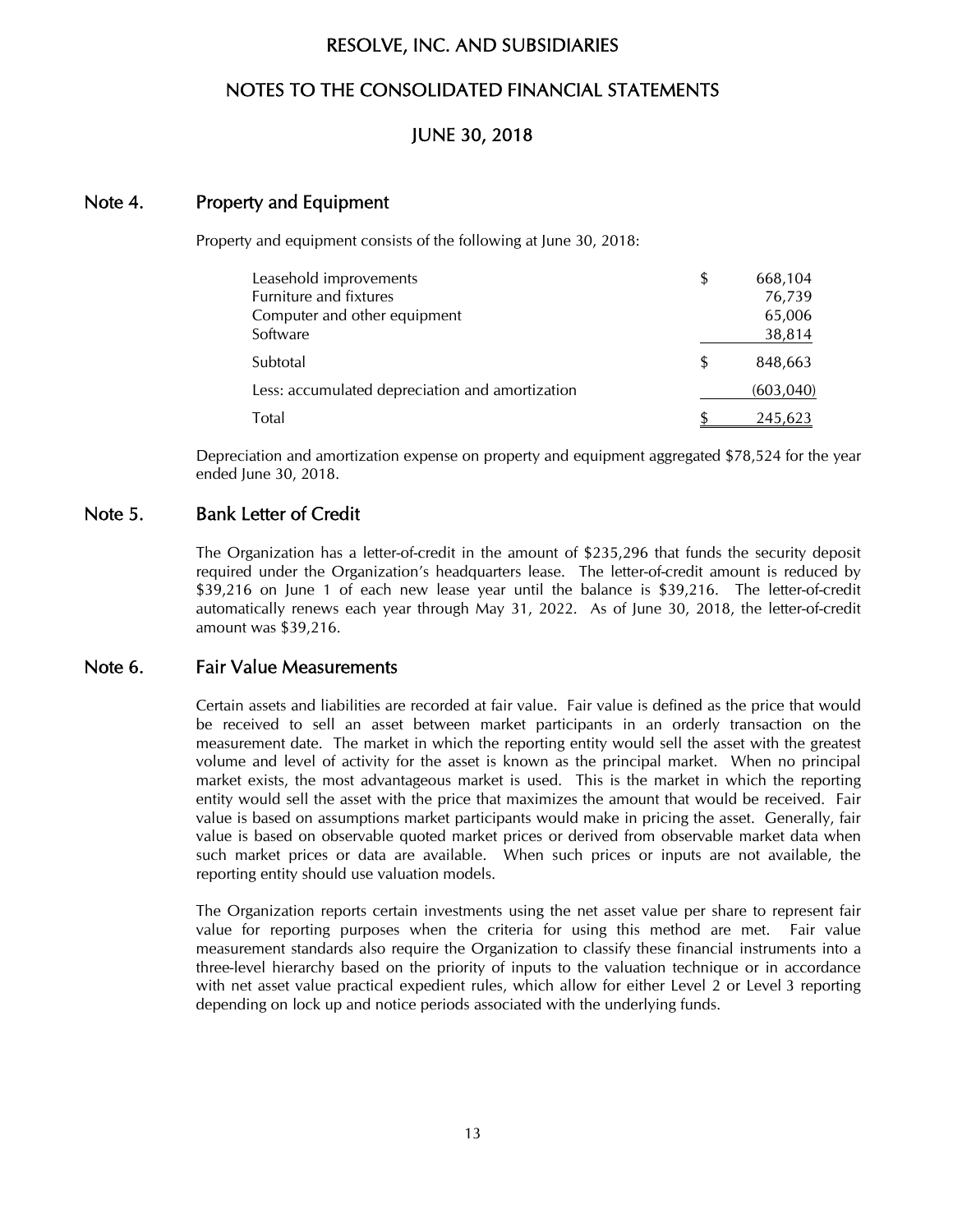## NOTES TO THE CONSOLIDATED FINANCIAL STATEMENTS

## JUNE 30, 2018

## Note 6. Fair Value Measurements (Concluded)

The Organization's assets recorded at fair value are categorized based on the priority of the inputs used to measure fair value. Fair value measurement standards require an entity to maximize the use of observable inputs (such as quoted prices in active markets) and minimize the use of unobservable inputs (such as appraisals or other valuation techniques) to determine fair value. The inputs used in measuring fair value are categorized into three levels, as follows:

- Level 1 Inputs that are based upon quoted prices for identical instruments traded in active markets.
- Level 2 Inputs that are based upon quoted prices for similar instruments in active markets, quoted prices for identical or similar instruments in markets that are not active, or models based on valuation techniques for which all significant assumptions are observable in the market or can be corroborated by observable market date for substantially the full term of the investment.
- Level 3 Inputs that are generally unobservable and typically reflect management's estimates of assumptions that market participants would use in pricing the asset. The fair values are therefore determined using model-based techniques that include option pricing models, discounted cash flow models, and similar techniques.

The following section describes the valuation methodologies the Organization uses to measure its financial assets at fair value.

Investments consist of marketable securities and mutual funds. In general, and where applicable, the Organization uses quoted prices in active markets for identical assets to determine fair value. This pricing methodology applies to Level 1 investments.

#### Fair Value on a Recurring Basis

Assets measured at fair value on a recurring basis are summarized below:

|                              | As of June 30, 2018 |  |         |      |                            |  |         |  |
|------------------------------|---------------------|--|---------|------|----------------------------|--|---------|--|
|                              | Assets              |  |         |      |                            |  |         |  |
|                              | Measured            |  |         |      |                            |  |         |  |
|                              | At Fair             |  |         |      | Fair Value Hierarchy Level |  |         |  |
| Description                  | Value               |  | Level 1 |      | Level 2                    |  | Level 3 |  |
| <b>Government securities</b> | \$<br>499,737 \$    |  | 168,708 | - \$ | 331,029 \$                 |  |         |  |
| Equities                     | 593,811             |  | 593,811 |      |                            |  |         |  |
| Certificates of deposit      | 805,610             |  |         |      | 805,610                    |  |         |  |
| Mutual funds/CEF/UIT         | 164,660             |  | 164,660 |      |                            |  |         |  |
| <b>Total</b>                 | 2,063,818           |  | 927.179 |      | ,136,639                   |  |         |  |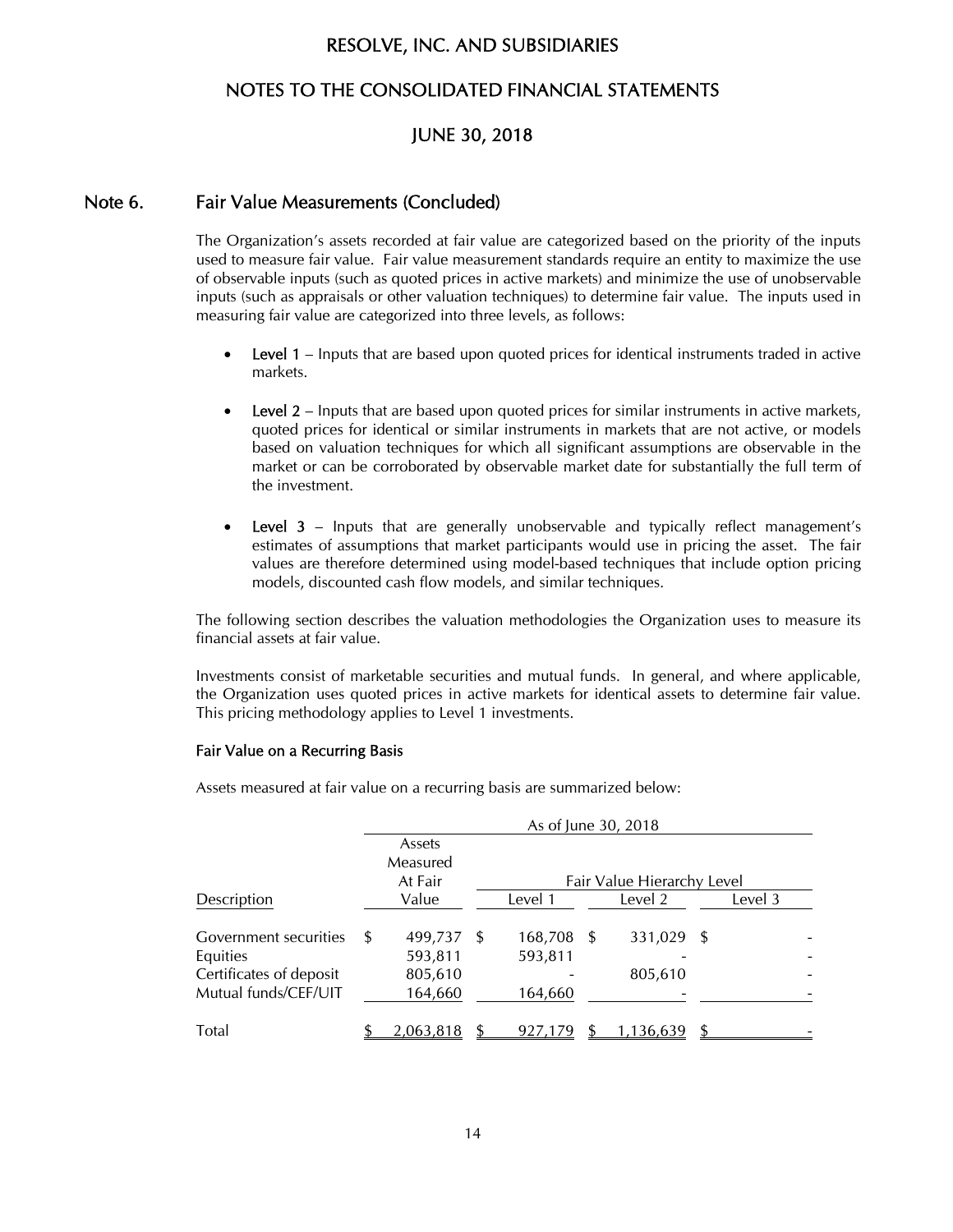## NOTES TO THE CONSOLIDATED FINANCIAL STATEMENTS

## JUNE 30, 2018

#### Note 7. 403(b) Profit Sharing Plan

The Organization maintains a defined contribution plan qualified under 403(b) of the Internal Revenue Code. Under the provisions of the plan, the Organization contributes 6% of each eligible employee's annual base salary and matches 100% of eligible employee contributions up to 3% of each employee's annual base salary. Employees may make contributions to the plan up to the maximum amount allowed by the Internal Revenue Code as provided in the plan document. Employees with at least one year of service are eligible to receive matching contributions and/or non-matching contributions as provided in the plan document. Pension expense was \$134,879 for the year ended June 30, 2018.

### Note 8. Operating Leases, Deferred Rent and Deferred Lease Incentive

The Organization leases office space under the terms of a non-cancelable operating lease that expires on June 30, 2022. Under terms of the lease, the landlord provided the Organization with an improvement allowance (the allowance) not to exceed \$736,360 to be used for the Organization's costs of designing and constructing tenant improvements. As of June 30, 2018, the Organization had incurred the entire \$736,360 of tenant improvements which qualify for the improvement allowance. This amount is recorded as leasehold improvements, furniture and fixtures, computer and other equipment, and deferred lease incentive in the statement of financial position. The leasehold improvements will be amortized over the life of the lease on a straight-line basis, the remaining assets will be depreciated over useful lives of the assets on a straight-line basis. The deferred lease incentive will be amortized against rent expense over the life of the lease on a straight-line basis. For the year ended June 30, 2018, \$86,499 has been recorded as amortization of the deferred rent to reduce rent expense. The lease agreement provides for an annual 3% escalation of the base rent. The Organization is also responsible for certain operating expenses.

The Organization recognizes the total cost of its office leases ratably over the respective lease periods. The difference between rent paid and rent expense is reflected as deferred rent in the accompanying consolidated statement of financial position.

The following is a schedule by year of the future minimum lease payments required under operating lease which have initial or remaining terms in excess of one year as of June 30, 2018:

| Years Ending<br>June 30, |               |
|--------------------------|---------------|
| 2019                     | 570,000<br>\$ |
| 2020                     | 584,000       |
| 2021                     | 598,000       |
| 2022                     | 199,000       |
| Total                    | 1,951,000     |

Rent expense aggregated \$481,673 for the year ended June 30, 2018.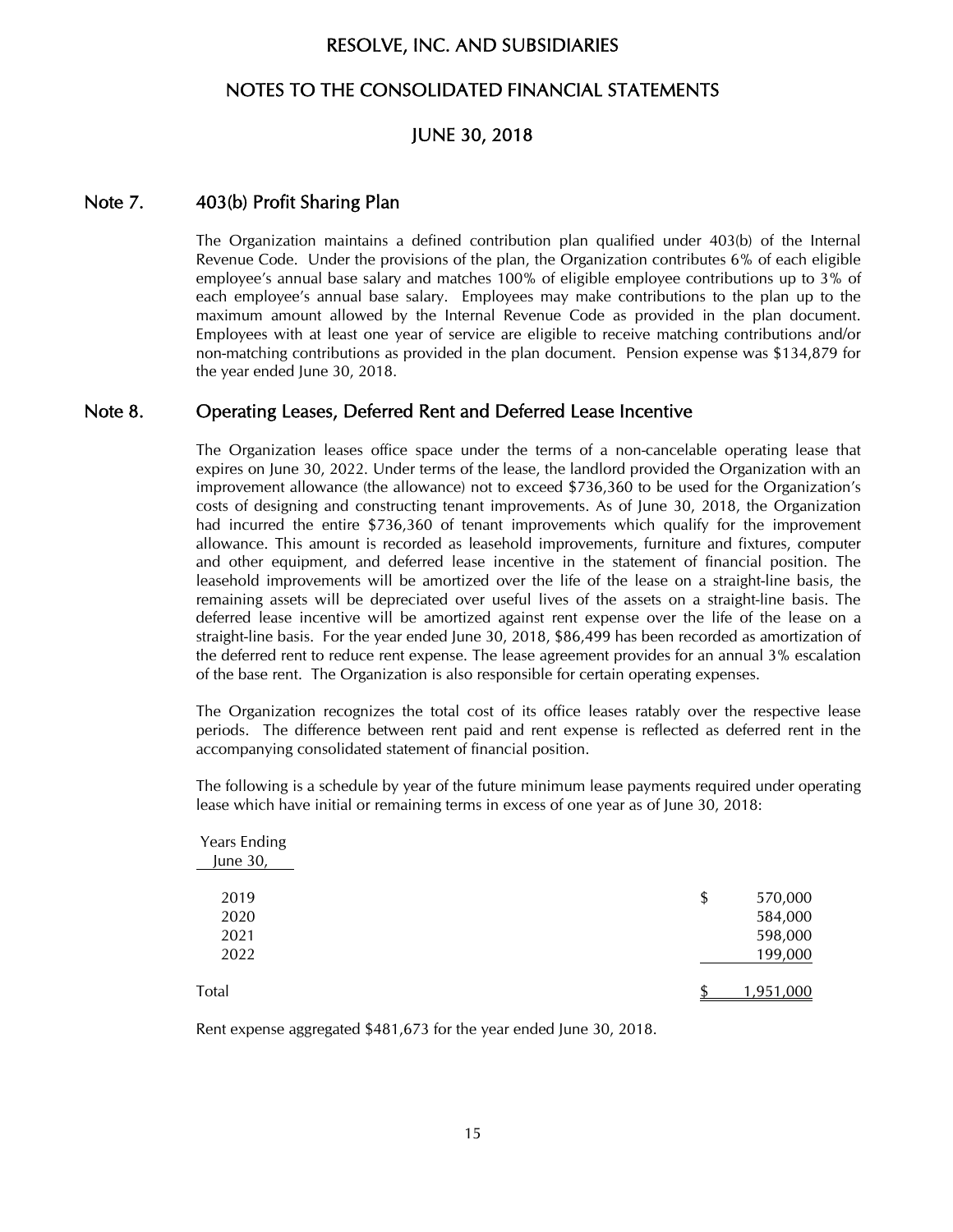## NOTES TO THE CONSOLIDATED FINANCIAL STATEMENTS

## JUNE 30, 2018

## Note 8. Operating Leases, Deferred Rent and Deferred Lease Incentive (Concluded)

The Organization sub-leases office space to various tenants. The leases expire on various dates through 2021. Rental income received related to these leases was \$132,656 for the year ended June 30, 2018. The following is a schedule by years of future minimum rent due:

| Years Ending<br>June 30, |               |
|--------------------------|---------------|
| 2019                     | 129,312<br>\$ |
| 2020                     | 135,773       |
| 2021                     | 64,129        |
| 2022                     | 22,445        |
| Total                    | 351,659<br>ጥ  |

## Note 9. Operating Expenses by Natural Classification

The following is a summary of operating expenses by natural classification for the year ended June 30:

|                       |                |               | 2018            |               |              |             |
|-----------------------|----------------|---------------|-----------------|---------------|--------------|-------------|
|                       |                |               | Total           | Management    |              |             |
|                       | <b>Direct</b>  | Program       | Program         | and           |              |             |
|                       | Program        | Support       | Services        | General       | Fundraising  | Total       |
| Personnel             | 779,290<br>\$. | 465,827<br>\$ | 1,245,117<br>\$ | 148,978<br>\$ | 35,538<br>\$ | \$1,429,633 |
| Employee<br>benefits/ |                |               |                 |               |              |             |
| payroll taxes         | 351,096        | 208,500       | 559,596         | 57,174        | 16,347       | 633,117     |
| Bank fees             | 2,231          | 7,446         | 9,677           | 2,131         |              | 11,808      |
| Consultants           | 2,004,890      | 61,839        | 2,066,729       | 36,039        | 1,350        | 2,104,118   |
| Depreciation          |                | 58,108        | 58,108          | 20,416        |              | 78,524      |
| Education & training  | 1,540          | 2,336         | 3,876           | 820           |              | 4,696       |
| Financial reporting/  |                |               |                 |               |              |             |
| systems               | 500            | 9,099         | 9,599           | 3,197         |              | 12,796      |
| Grants & program      |                |               |                 |               |              |             |
| support               | 33,868         |               | 33,868          |               |              | 33,868      |
| Insurance             |                | 21,013        | 21,013          | 7,384         |              | 28,397      |
| Meeting expenses      | 75,739         | 8,235         | 83,974          | 4,373         | 2,000        | 90,347      |
| Miscellaneous         | 17,242         | 4,985         | 22,227          | 3,670         |              | 25,897      |
| Office operations     | 59,192         | 10,508        | 69,700          | 5,198         |              | 74,898      |
| Occupancy             |                | 370,450       | 370,450         | 111,223       |              | 481,673     |
| Professional fees     | 23,258         | 180,856       | 204,114         | 90,198        |              | 294,312     |
| Stipends              | 3,150          | 6,438         | 9,588           | 2,262         |              | 11,850      |
| Telecommunications    | 14,654         | 19,711        | 34,365          | 19,680        |              | 54,045      |
| Travel                | 311,791        | 48,095        | 359,886         | 29,778        | 10,000       | 399,664     |
| <b>Total Expenses</b> | \$3,678,441    | 1,483,446     | 5,161,887       | 542,521       | 65,235       | \$5,769,643 |